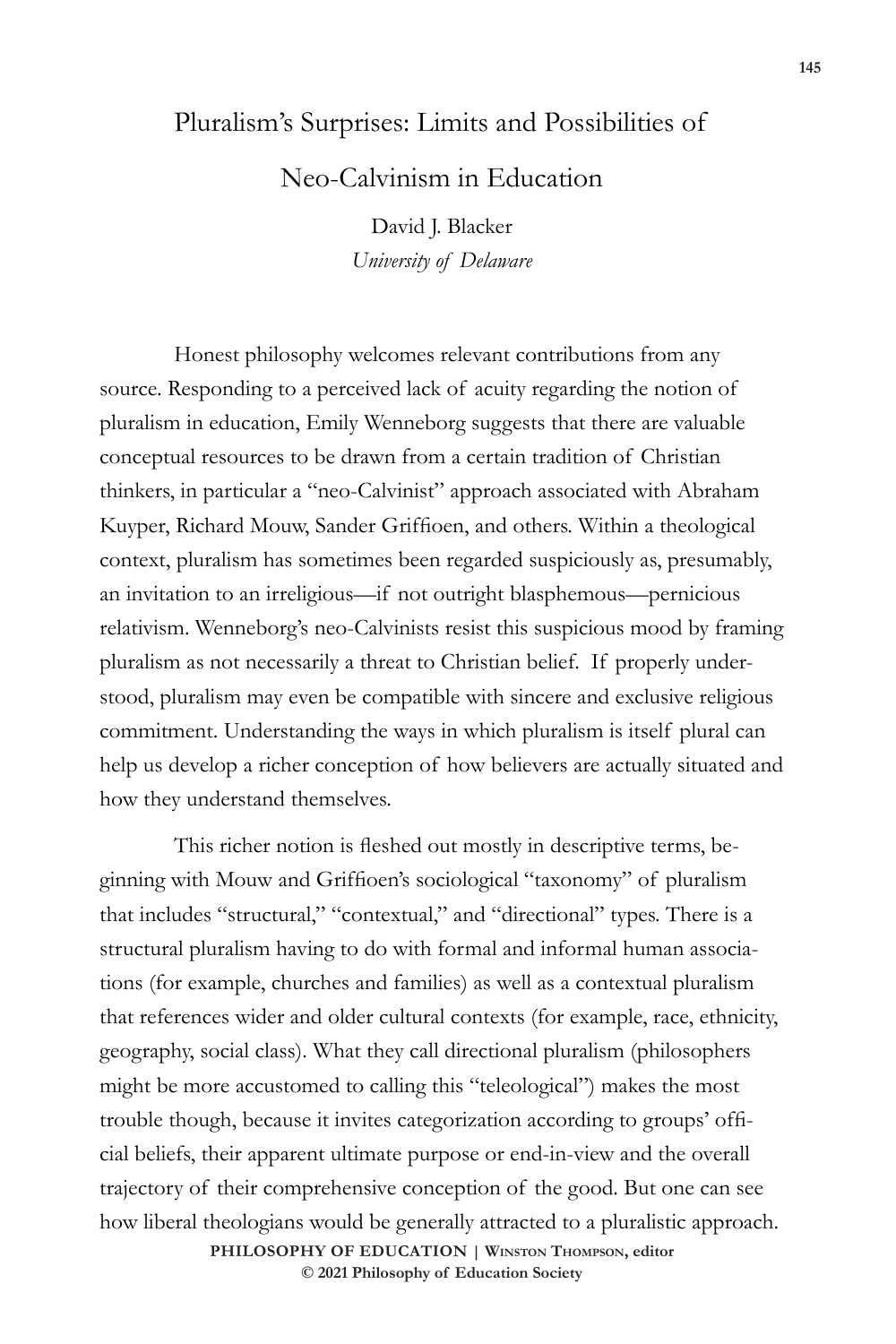## **146 Pluralism's Surprises**

Putting the three pluralisms together, for example, may remind us that even though an Irish grandparent and an adolescent Mexican campesino may hail from wildly different structural and contextual environments, they are simultaneously Catholic co-religionists and therefore (more or less) harmoniously directioned. Once upon a time this was surely a horizon-widening realization, where those of a more nativist mindset might be liberated from aspects of their cultural imperialism. Spreading the gospel need not involve cultural eradication as widely practiced in earlier eras, for example, Indian boarding schools.

Among the many others one can imagine, Wenneborg sketches further pluralisms as well, most notably a "juridical" pluralism that seems to gesture toward the core religious and associational civil liberties foundational to western democracies, for example, those found in the First Amendment of the U.S Constitution's Bill of Rights. Verging into moral and political philosophy, juridical pluralism may also be accompanied by a more celebratory "normative" pluralism that "wants to morally affirm and praise diversity as a normative good."1 Or, perhaps, in a Rawlsian vein, normative pluralism might be less robustly recognized as "the fact of pluralism," that is, an inevitable outcome of rational minds operating in a free and open society whose divergences are desirable, not necessarily in themselves, but nevertheless as a reassuring symptomatology of freedom.<sup>2</sup> As an example: one might be nervous about the existence of strange religious cults but at another level recognize that their open existence implies a valued legal framework of civil freedoms.

Following Matthew Kaemingk, Wenneborg cautions that descriptive pluralism cannot be so neatly separated from normative pluralism in that accurate and "faithful" description requires a certain degree of adherence to ethical scholarly norms along the lines of care and honesty vis-à-vis the objects of one's descriptions. (This is perhaps slightly debatable as one can easily imagine, let's say, a "disdainful anthropologist" who has an attitude of contempt for the culture she describes yet is simultaneously compelled by norms of scholarly rigor to describe that culture thoroughly and with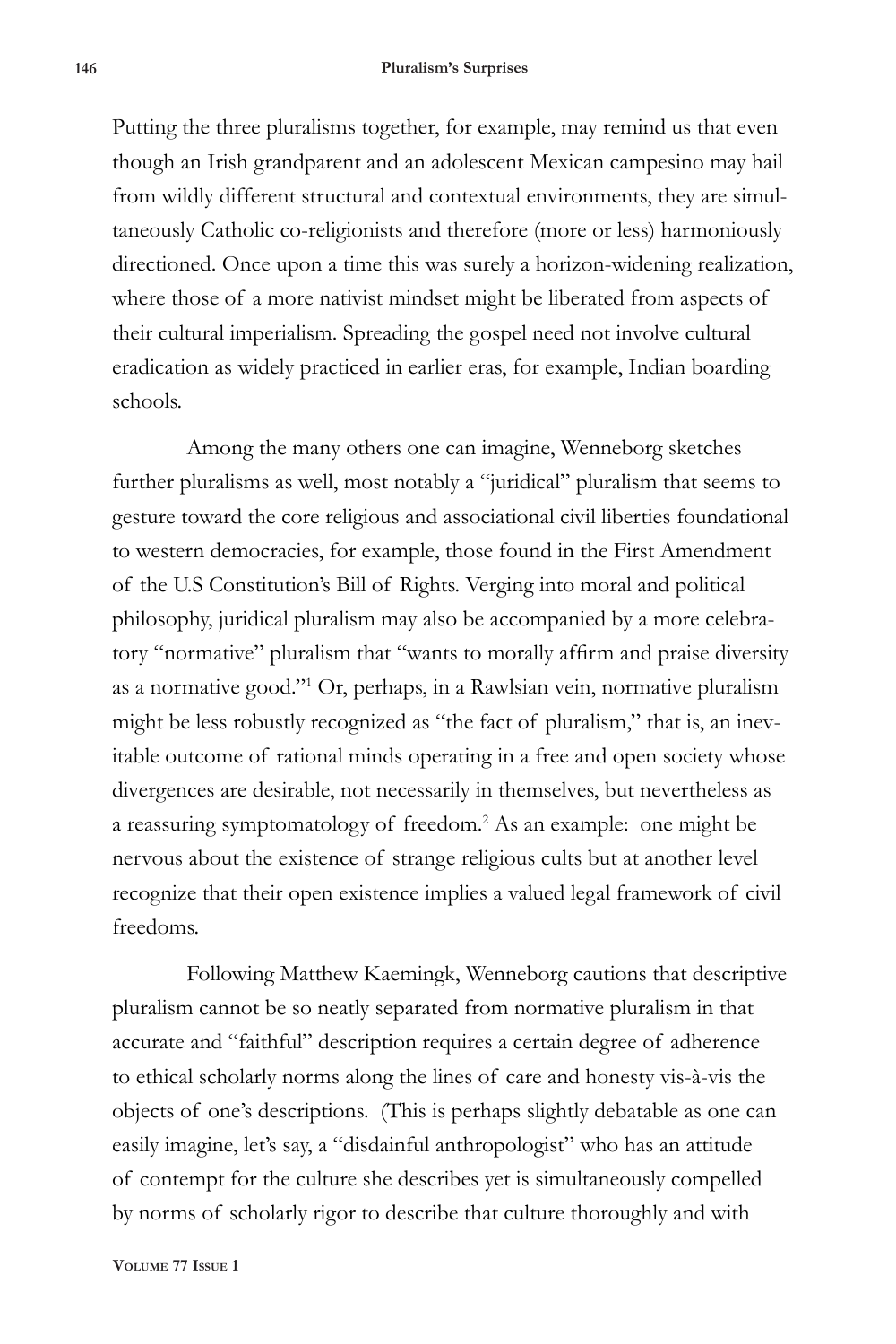detailed attention. For example, Robert Harris's speculative fiction novel *Fatherland* imagines an alternative history set in a post-World War II victorious Germany where there are anthropological "museums" devoted to the vanished Jewish culture).<sup>3</sup> Yet, following the aforementioned neo-Calvinists, Wenneborg also argues for an imperative for educators that goes beyond mere responsible description and toward more active response.

While recognizing the *modus vivendi* requirements of a pluralist scheme of civil liberties (juridical pluralism), it is also necessary for those within one of the particular worldviews making up a pluralist society, i.e., the non-nihilists who actually believe things, to engage and assess alternative worldviews according to more normative—and universalizing—philosophical criteria. Wenneborg suggests these responses might have to do with such factors as whether or not the worldviews "do indisputable harm" or the level to which they are "conducive to human flourishing." This of course is tricky territory as any serious judgments along these lines will require a defense of the normative criteria from which those judgments might emanate. For example, someone who believes in an afterlife that is more important and "real" than our sublunary existence is not automatically going to share mainstream medicalist criteria regarding what constitutes harm. Christian Scientists' refusal of medical treatment comes to mind. Historians inform us that medieval and early modern witch burners quite sincerely felt that they were helping their victims *sub specie aeternitatis* in terms of the status of their souls. We often underestimate how severely beliefs may diverge and what appears from within our worldview as horrifying and pernicious may enjoy a compelling coherence within another.

Perhaps recognizing the inevitability of such incompatibilities and perhaps even incommensurabilities, Wenneborg suggests by way of conclusion that no matter how we might make our peace with it and recognize it in the descriptively sociological and juridical senses, "*nobody* wholeheartedly endorses and celebrates directional pluralism." (Though I would change the emphasis from "nobody" to "wholeheartedly.") She is surely right about this and, one is tempted to say, obviously so, but for the fact that in contempo-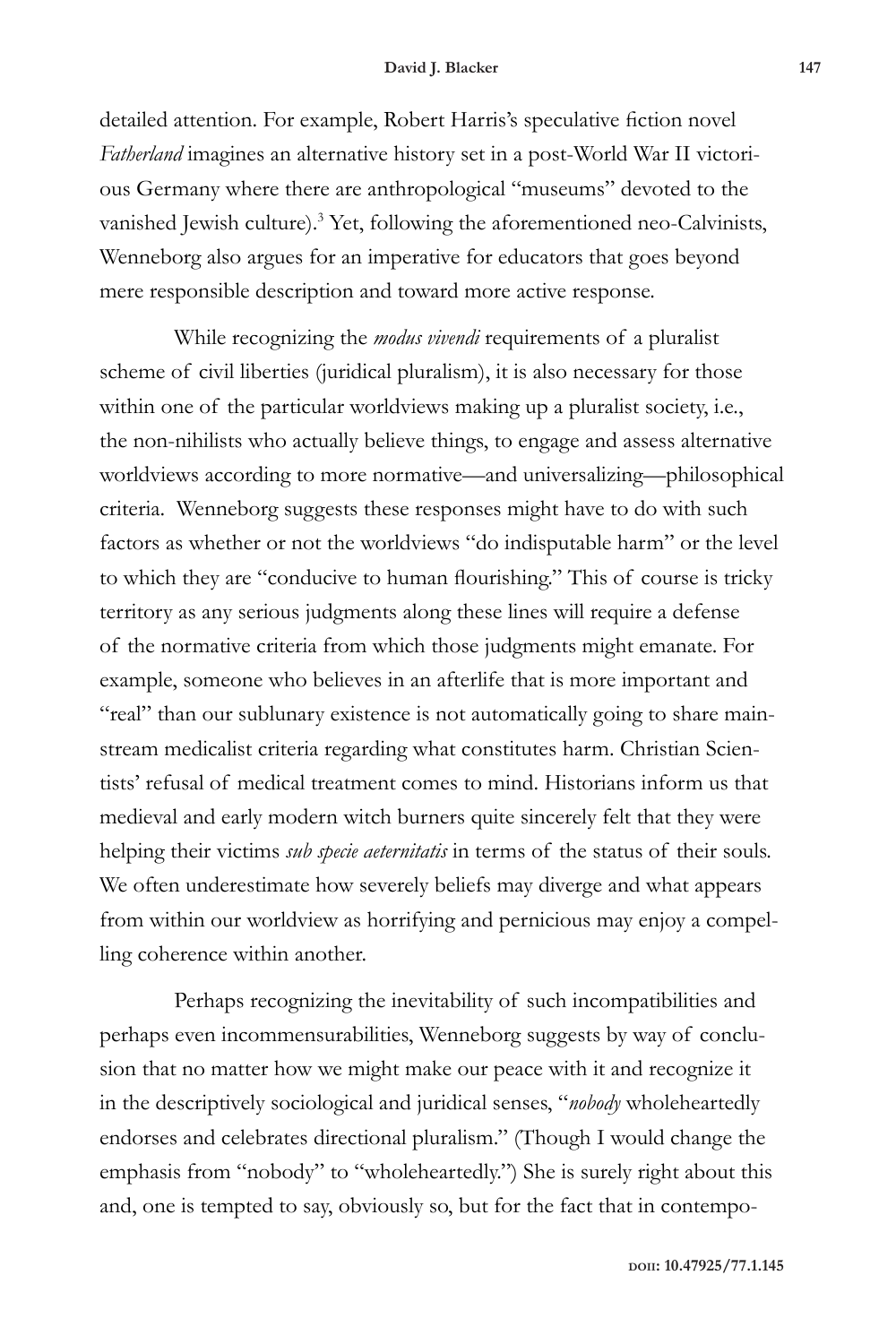## **148 Pluralism's Surprises**

rary education and politics we are constantly regaled with sloganeering about "celebrating diversity" and the like. Where our diversity celebrations run into difficulty, as I think, Wenneborg would agree, is when the issue is diversity in the area of directional pluralism, where it doesn't quite fit the happy talk of institutional public relations.

Describing the work of Rachel Wahl, Wenneborg concludes with what I take to be a kind of provocation (and I may be taking some liberties here in articulating her point): in the inevitable battle of substantive worldviews where the interlocutors: a) actually believe in something (this is sometimes difficult to find) and b) seek to convince one another, counterintuitively it is often the (convinced) evangelicals who are more authentically open to those who believe differently from them than are the secular liberals. Secure in their cosmic direction, "based" as they say, they are often able to be more open to diversity and to adopt a more authentically pluralist and conversational mindset vis-à-vis others, whereas the committed secular liberals are too often the ones wanting to silence, censor and triumph via coercion.

Wenneborg's analysis brings important questions to mind. Why is it that evangelical atavists seem often able to accept and even welcome a greater degree of heterodoxy from oncomers? Is it that the seculars, as Alasdair MacIntyre long argued, have little more than emotive reactivism as ground for their convictions and are therefore not secure enough with their own beliefs to be as patient with disagreement?<sup>4</sup> In its juridical mode, why does secular liberalism tend only in the abstract to celebrate directional pluralism while it so often clearly despises and writes off the actual others who are authentically differently directioned? Especially currently, the liberal sort of "convincing" seems alarmingly prone to seek either instrumental conversion and conformity or cancelation and condemnation. It was supposed to be the other way around: liberals were the tolerant ones and believers were intolerant. What happened? How did that reverse?

Owning up to our directional allegiances may be less strategic visà-vis others and it may not always succeed if the end goal is conversion to the One True God or One True Politics. But cosmic direction of any kind